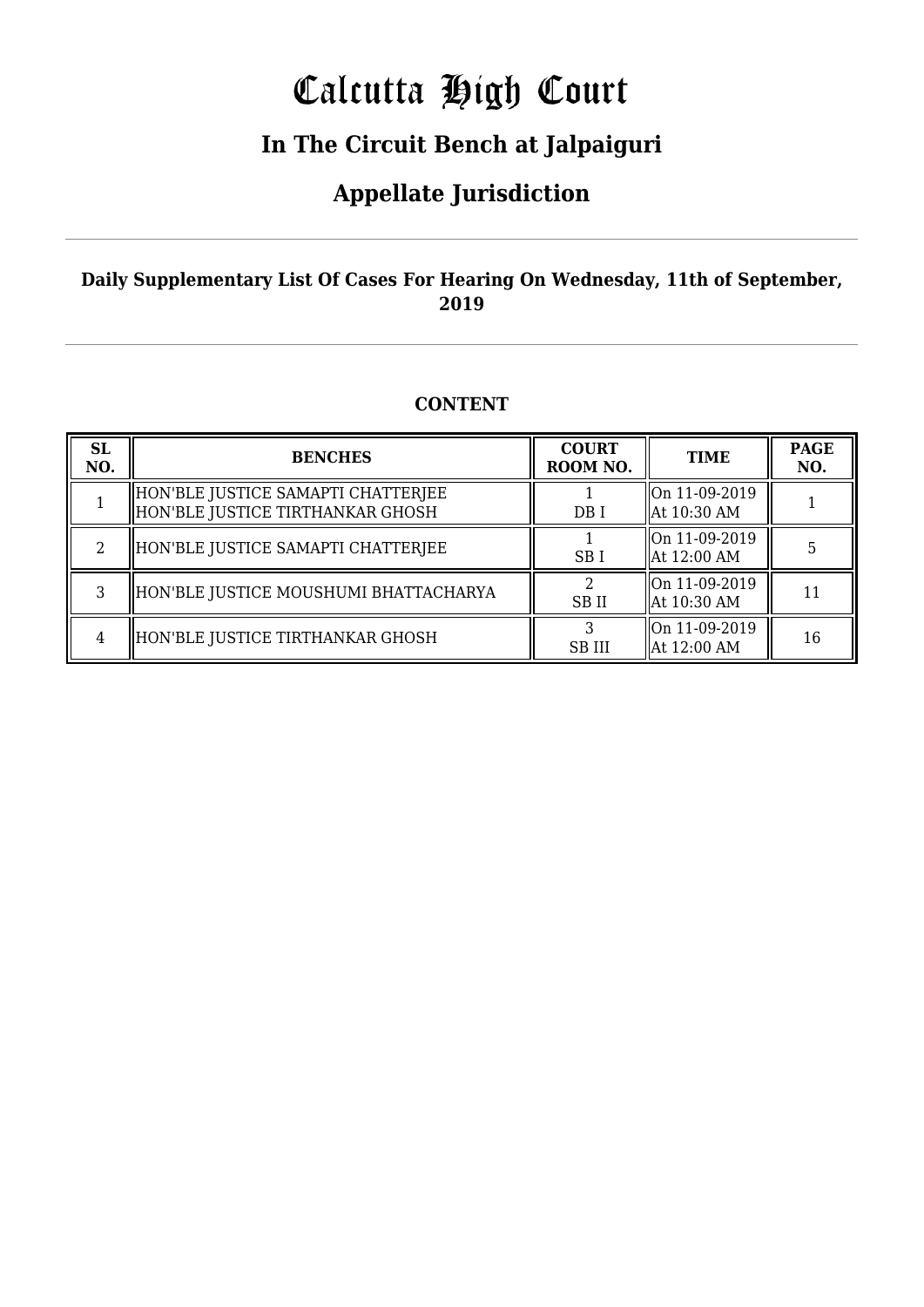

**DAILY CAUSELIST For Wednesday The 11th September 2019**

**COURT NO. 1**

**DIVISION BENCH (DB I)**

**AT 10:30 AM**

#### **HON'BLE JUSTICE SAMAPTI CHATTERJEE HON'BLE JUSTICE TIRTHANKAR GHOSH**

**On Wednesday, the 11th September, 2019 will sit together and take all the matters required to be taken up by a Division Bench**

#### **TO BE MENTIONED**

| 1 | CRM/796/2019 | CHANDRA KUMAR<br>PRADHAN @ C.K. PRADHAN<br>VS<br>State of West Bengal | <b>URGEN LAMA</b> |
|---|--------------|-----------------------------------------------------------------------|-------------------|
| 2 | CRM/797/2019 | SARAN DEWAN @ SHARAN<br><b>DEWAN</b><br>VS<br>State of West Bengal    | URGEN LAMA        |
| 3 | CRM/798/2019 | SARAN DEWAN @ SHARAN<br><b>DEWAN</b><br>VS<br>State of West Bengal    | URGEN LAMA        |
| 4 | CRM/800/2019 | SARAN DEWAN @ SHARAN<br><b>DEWAN</b><br>VS<br>State of West Bengal    | <b>URGEN LAMA</b> |
| 5 | CRM/801/2019 | SARAN DEWAN @ SHARAN<br><b>DEWAN</b><br>VS<br>State of West Bengal    | <b>URGEN LAMA</b> |
| 6 | CRM/804/2019 | <b>BIMAL DARJEE</b><br>VS<br>State of West Bengal                     | URGEN LAMA        |
| 7 | CRM/810/2019 | DIPENDRA NIRAULA<br>VS<br>State of West Bengal                        | <b>URGEN LAMA</b> |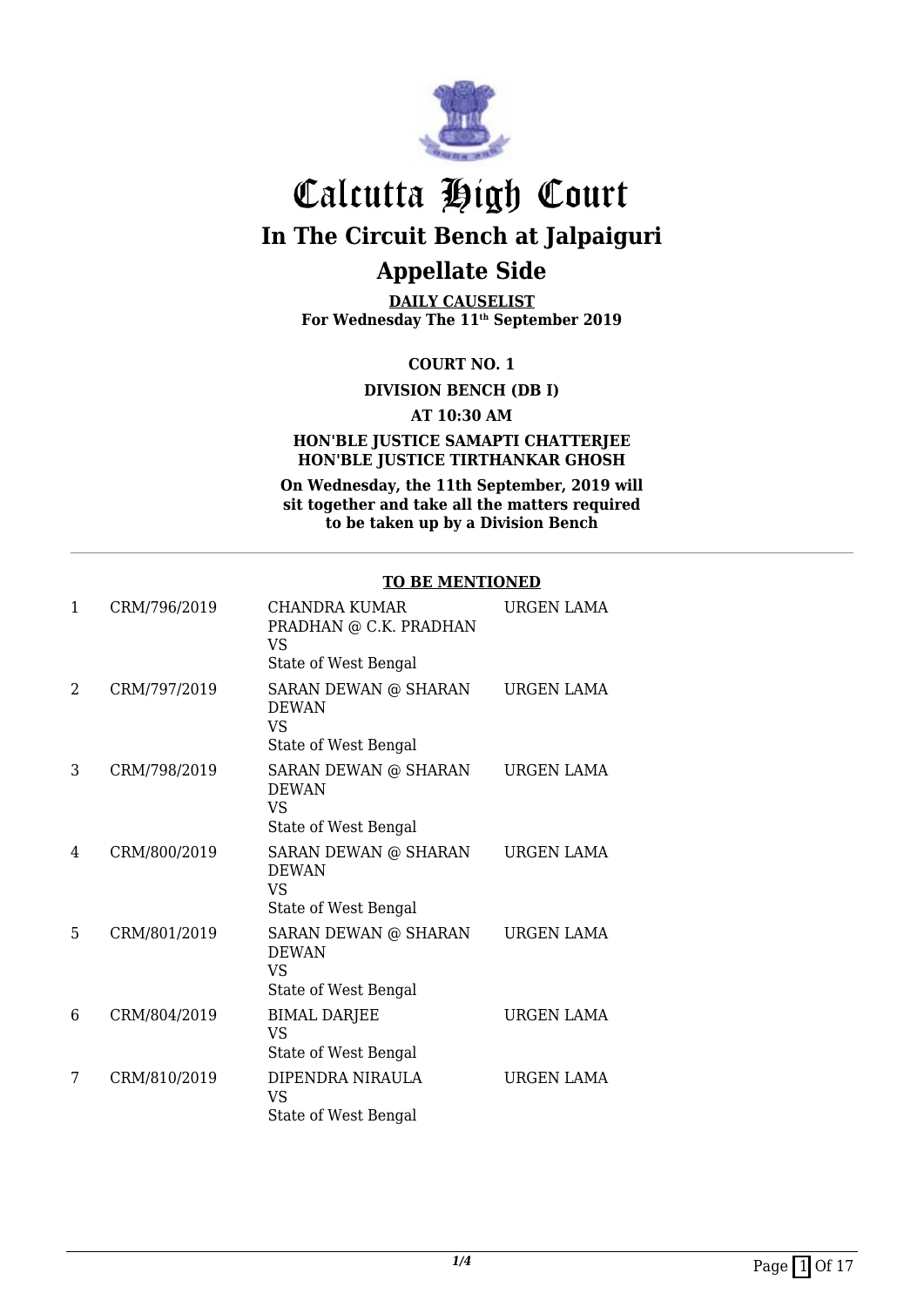| 8  | CRM/849/2019 | PRANITA PRADHAN @<br>PRANITA GURUNG<br><b>VS</b>                                | <b>URGEN LAMA</b>                      |
|----|--------------|---------------------------------------------------------------------------------|----------------------------------------|
|    |              | State of West Bengal                                                            |                                        |
|    |              | <b>APPLICATION FOR BAIL</b>                                                     |                                        |
| 9  | CRM/769/2019 | RATAN BARMAN<br><b>VS</b><br>State of West Bengal                               | DEBASISH<br>MUKHOPADHYAY               |
| 10 | CRM/854/2019 | <b>DINESH CHANDRA PANDEY</b><br><b>VS</b><br>State of West Bengal               | MD. M. NAZAR<br><b>CHOWDHURY</b>       |
| 11 | CRM/856/2019 | <b>GOUTAM DEBNATH @</b><br><b>BABAI</b><br><b>VS</b>                            | <b>ARNAB SAHA</b>                      |
| 12 | CRM/857/2019 | State of West Bengal<br>JAHARUL MIA<br><b>VS</b>                                | SHUBHANKAR DUTTA                       |
|    |              | State of West Bengal                                                            |                                        |
| 13 | CRM/859/2019 | <b>TOJJOP ALAM</b><br><b>VS</b><br>State of West Bengal                         | PANCHALI DEB<br>SIKDER (NAG)           |
| 14 | CRM/868/2019 | <b>BISWAJIT DEB SINGHA</b><br><b>VS</b><br>State of West Bengal                 | <b>JAYDEEP KANTA</b><br><b>BHOWMIK</b> |
| 15 | CRM/872/2019 | <b>GOPI BARMAN AND ORS</b><br><b>VS</b><br>State of West Bengal                 | <b>SAYAN DE</b>                        |
|    |              | <b>APPLICATION FOR ANTICIPATORY BAIL</b>                                        |                                        |
| 16 | CRM/845/2019 | <b>GOUTAM ROY @ MURGA</b>                                                       | <b>HILLOL SAHA</b>                     |
|    |              | <b>VS</b><br>State of West Bengal                                               | <b>PODDER</b>                          |
| 17 | CRM/754/2019 | <b>JAYANTI MITRA AND</b><br><b>ANOTHER</b><br><b>VS</b><br>State of West Bengal | <b>HILLOL SAHA</b><br><b>PODDER</b>    |
| 18 | CRM/853/2019 | JAGADISH SEN<br><b>VS</b><br>Union of India                                     | <b>ARNAB SAHA</b>                      |
| 19 | CRM/858/2019 | <b>JUEL ISLAM @ MITHUN</b><br><b>VS</b><br>State of West Bengal                 | <b>HILLOL SAHA</b><br><b>PODDER</b>    |
| 20 | CRM/862/2019 | DIPAK ROY<br><b>VS</b><br>State of West Bengal                                  | ANIRBAN BANERJEE                       |
| 21 | CRM/863/2019 | <b>SWAPAN ROY</b><br><b>VS</b><br>State of West Bengal                          | ANIRBAN BANERJEE                       |
| 22 | CRM/864/2019 | NAIDUL MIAH @ NAIDUL<br><b>MIYA</b><br><b>VS</b><br>State of West Bengal        | HILLOL SAHA<br><b>PODDER</b>           |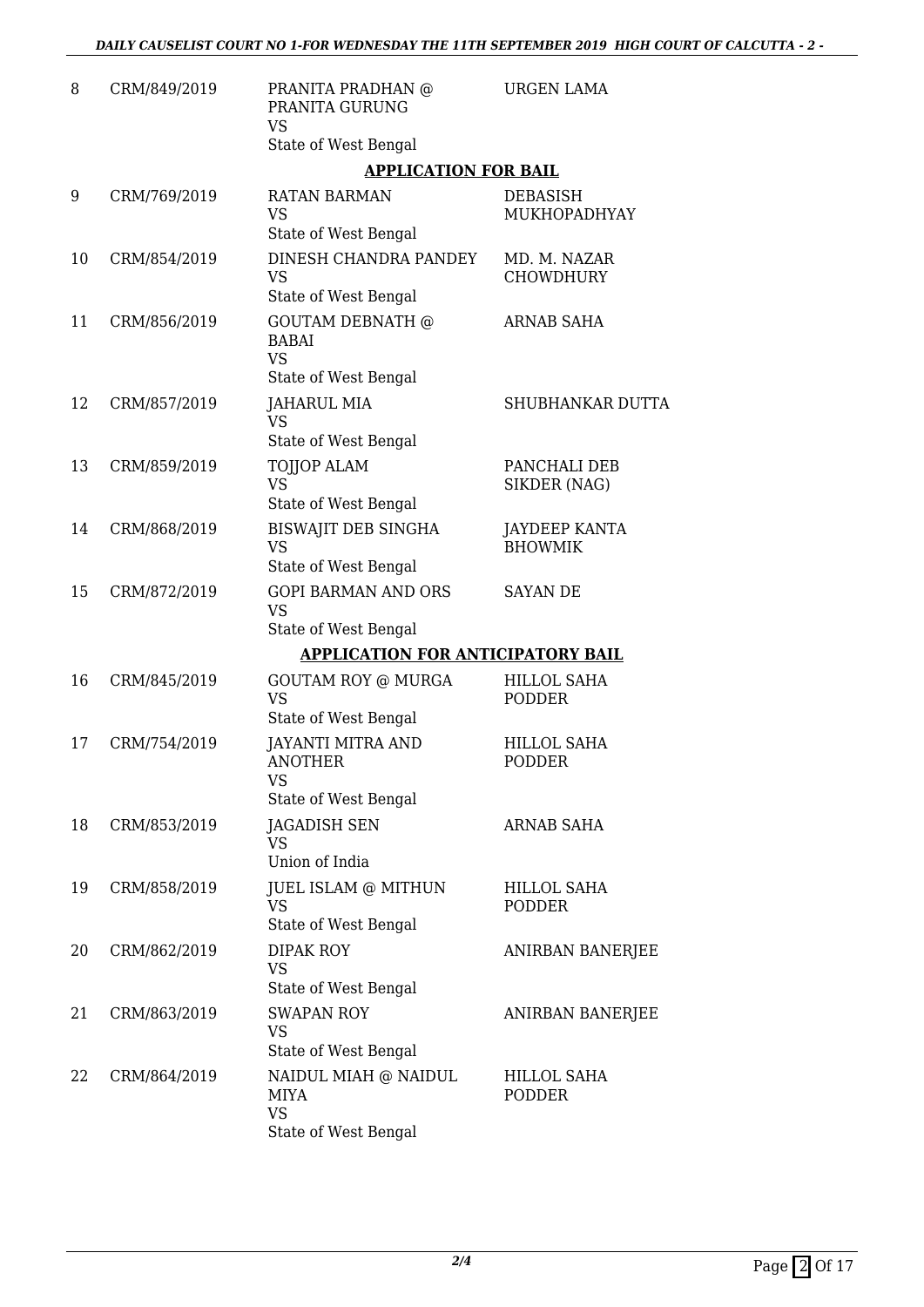| 23 | CRM/865/2019                                     | <b>RAHUL DAS</b><br><b>VS</b>                                                                                            | <b>HILLOL SAHA</b><br><b>PODDER</b> |
|----|--------------------------------------------------|--------------------------------------------------------------------------------------------------------------------------|-------------------------------------|
| 24 | CRM/870/2019                                     | State of West Bengal<br>PRASUN PRAMANICK @<br>PROSENJIT PRAMANICK<br><b>AND ORS</b><br><b>VS</b><br>State of West Bengal | <b>ARNAB SAHA</b>                   |
| 25 | CRM/871/2019                                     | AAIBUL HAQUE @ AAIBUL<br><b>HUSSAIN AND ORS</b><br><b>VS</b><br>State of West Bengal                                     | ARNAB SAHA                          |
|    |                                                  | <b>APPLICATION</b>                                                                                                       |                                     |
| 26 | IA NO. CRAN/1/2019 ANUP SARKAR                   | Vs                                                                                                                       | <b>HILLOL SAHA</b><br>PODDER        |
|    | <b>Under Section</b><br>389(1)<br>In CRA/14/2019 | STATE OF WEST BENGAL<br>AND ORS.                                                                                         | <b>HILLOL SAHA</b><br><b>PODDER</b> |
|    |                                                  | <b>APPLICATION (CIVIL)</b>                                                                                               |                                     |
| 27 | IA NO. CAN/1/2019                                | SNEHASIS SARKAR, MINOR<br>REP BY NEPAL SARKAR                                                                            | SARBENDU SANYAL                     |
|    | (Section-5)<br>In MAT/5/2019                     | Vs<br>Union of India                                                                                                     |                                     |
| 28 | IA NO. CAN/2/2019                                | SNEHASIS SARKAR, MINOR<br>REP BY NEPAL SARKAR                                                                            | SARBENDU SANYAL                     |
|    | (Appropriate Order)<br>In MAT/5/2019             | Vs<br>Union of India                                                                                                     |                                     |
| 29 | IA NO. CAN/1/2019<br>$(Section - 5)$             | DARJEELING GORKHA<br>UNEMPLOYED PRIMARY<br><b>TRAINED TEACHERS</b>                                                       | UTSAV DUTTA<br>UTSAV DUTTA          |
|    | In MAT/22/2019                                   | WELFARE ORGANIZATION<br>(D.El.Ed) AND ANR<br><b>Vs</b>                                                                   |                                     |
|    |                                                  | STATE OF WEST BENGAL<br><b>AND ORS</b>                                                                                   |                                     |
| 30 | IA NO. CAN/2/2019                                | DARJEELING GORKHA<br>UNEMPLOYED PRIMARY                                                                                  | UTSAV DUTTA<br>UTSAV DUTTA          |
|    | (Stay)<br>In MAT/22/2019                         | TRAINED TEACHERS<br>WELFARE ORGANIZATION<br>(D.El.Ed) AND ANR<br>Vs                                                      |                                     |
|    |                                                  | STATE OF WEST BENGAL<br><b>AND ORS</b>                                                                                   |                                     |
| 31 | IA NO. CAN/1/2019                                | JHARNA SARKAR<br>Vs                                                                                                      | AJOY SINGHANIA<br>AJOY SINGHANIA    |
|    | (Stay)<br>In FMAT/28/2019                        | <b>SWAPAN DEY AND ORS</b>                                                                                                |                                     |
| 32 | IA NO. CAN/2/2019                                | JHARNA SARKAR<br>Vs                                                                                                      | AJOY SINGHANIA<br>AJOY SINGHANIA    |
|    | $(Section - 5)$<br>In FMAT/28/2019               | <b>SWAPAN DEY AND ORS</b>                                                                                                |                                     |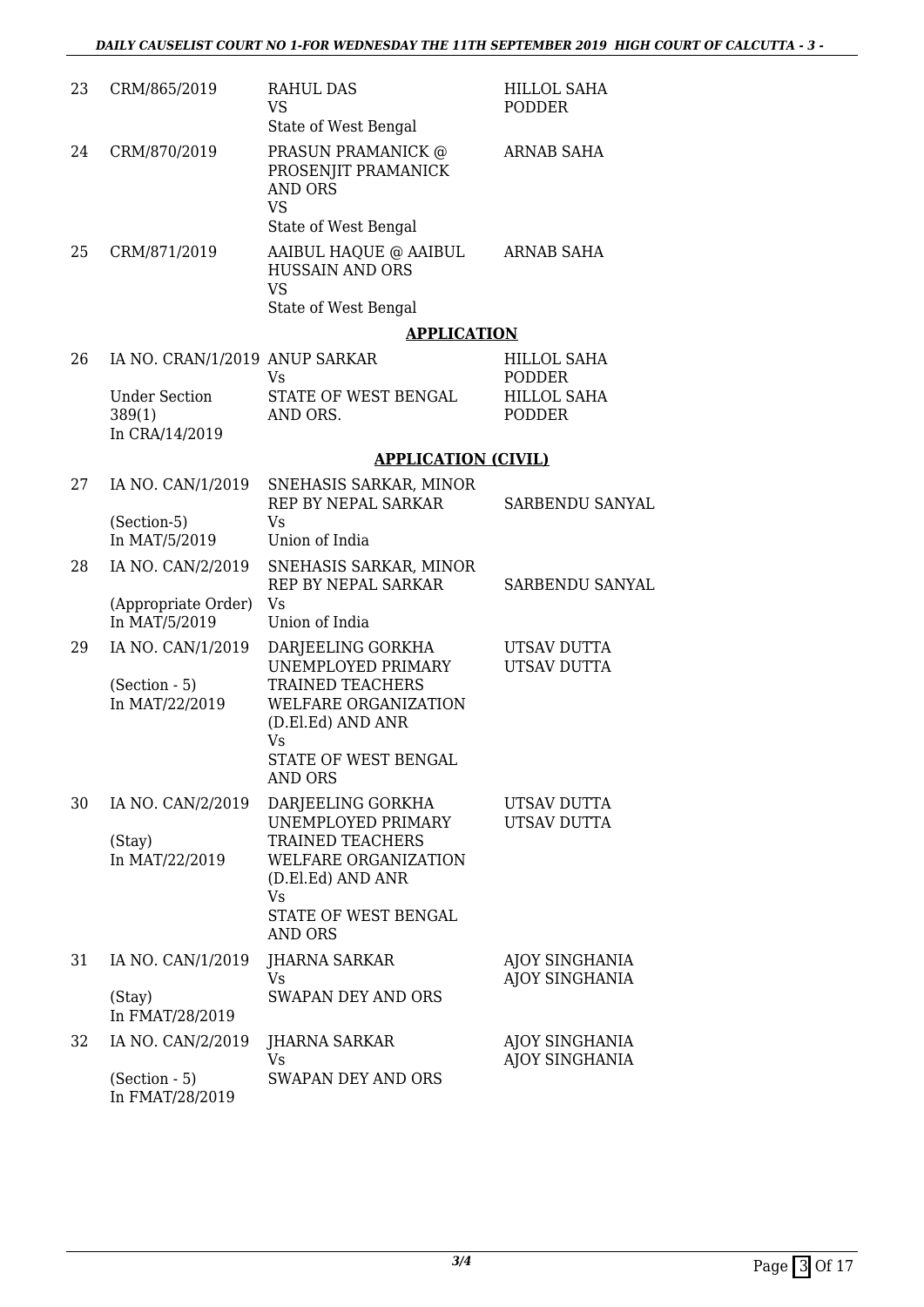33 IA NO. CAN/3/2019 RAM ORAON

(Restoration) In MAT/1/2019

Vs State of West Bengal and Ors. ARKA BHATTACHARYA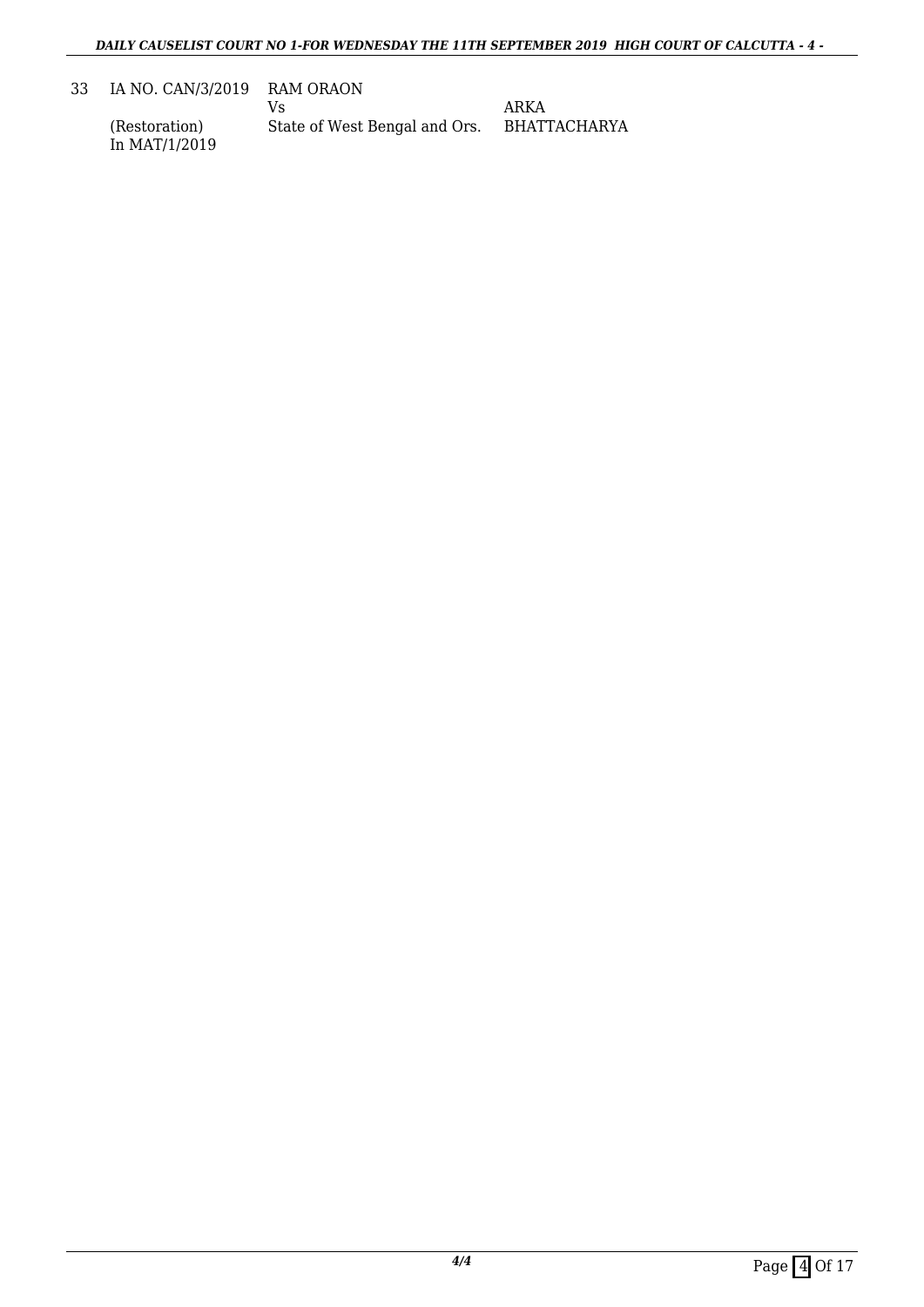

**DAILY CAUSELIST For Wednesday The 11th September 2019**

#### **COURT NO. 1**

**SINGLE BENCH (SB I)**

#### **HON'BLE JUSTICE SAMAPTI CHATTERJEE**

**On Wednesday, the 11th September, 2019 will sit Singly after completion of the Division Bench and take all the matters required to be taken up by a Single Bench.**

#### **CIVIL MOTION**

| $\mathbf{1}$ | CO/51/2019                   | <b>TUMPA PAUL</b><br>VS.<br>SURAJIT MAJUMDER                                                               | PAYAL NANDI                    |
|--------------|------------------------------|------------------------------------------------------------------------------------------------------------|--------------------------------|
| 2            | CO/69/2019                   | KUMAR KRITYANAND<br><b>SINGH</b><br>VS.<br>LUXMI TOWNSHIP AND<br><b>HOLDINGS LIMITED AND</b><br><b>ORS</b> | SURESH KUMAR<br><b>MITRUKA</b> |
| 3            | CO/71/2019                   | <b>SANTOSH KUMAR</b><br>AGARWALA AND ANR<br><b>VS</b><br>MADHABI DHAR AND ORS                              | NISHA GUPTA                    |
| 4            | CO/72/2019                   | RAGHABA NANDA PRASAD<br>SAHA AND ANR<br><b>VS</b><br>PARAMA NANDA PRASAD<br><b>SAHA AND ANR</b>            | JAGRITI MISHRA                 |
| 5            | CO/73/2019                   | ARJUN KUMAR YOGI<br>VS.<br>KRISHNA BAHAADUR YOGI<br><b>AND ANR</b>                                         | DEBANJAN DAS                   |
|              |                              | <b>CONTESTED APPLICATION</b>                                                                               |                                |
| 6            | CO/52/2019<br>$(12-09-2019)$ | KALYAN SAHA<br><b>VS</b><br>NAMAR CHOUDHURY AND<br><b>ORS</b>                                              | DEBORSHI DHAR                  |

#### **LISTED MOTION**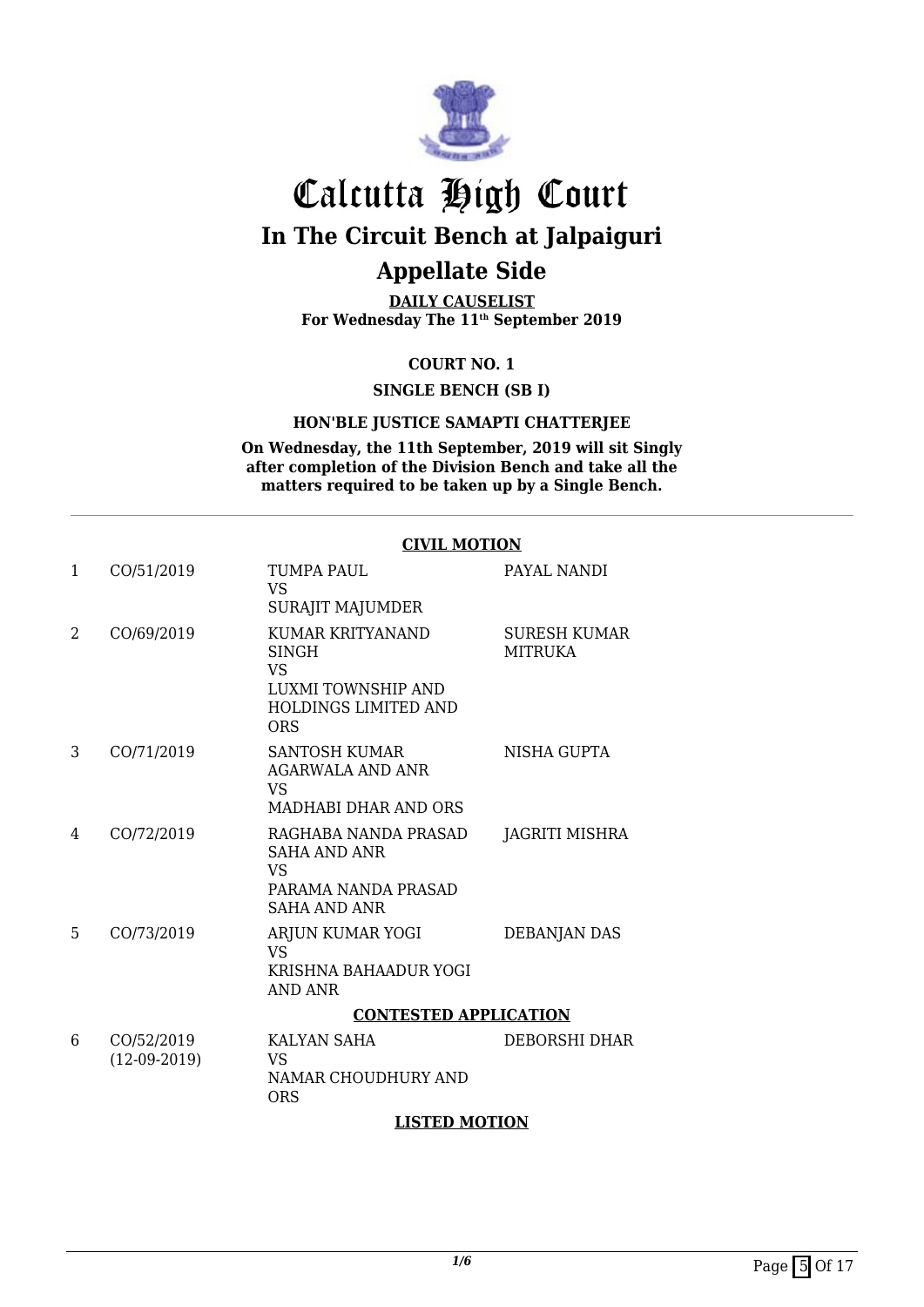| 7  | WPA/78/2019  | RADHARANI TEA COMPANY<br>PRIVATE LIMITED AND ANR<br>VS.<br><b>EMPLOYEES PROVIDENT</b><br>FUND ORGANIZATION AND<br><b>ORS</b> | RITIKA SOMANI    |
|----|--------------|------------------------------------------------------------------------------------------------------------------------------|------------------|
| 8  | WPA/261/2019 | A. T. SKRYPTION PVT. LTD.<br><b>AND ORS</b><br><b>VS</b>                                                                     | SURENJIT NASKAR  |
|    |              | State of West Bengal AND<br><b>ORS</b>                                                                                       |                  |
| 9  | WPA/488/2019 | KAILASH CHANDRA<br><b>BARMAN</b><br><b>VS</b><br>STATE OF WEST BENGAL<br><b>AND ORS</b>                                      | RATAN ROY        |
| 10 | WPA/489/2019 | RAJANI KANTA BAKSHI<br><b>VS</b><br>STATE OF WEST BENGAL<br><b>AND ORS</b>                                                   | <b>RATAN ROY</b> |
| 11 | WPA/490/2019 | DHANANJOY GHOSH<br><b>VS</b><br>STATE OF WEST BENGAL<br>AND ORS.                                                             | <b>RATAN ROY</b> |
| 12 | WPA/491/2019 | RACHANA GHOSH (DAS)<br><b>VS</b><br>STATE OF WEST BENGAL<br><b>AND ORS</b>                                                   | <b>RATAN ROY</b> |
| 13 | WPA/492/2019 | NIRMAL KUMAR BARMA<br><b>VS</b><br>STATE OF WEST BENGAL<br>AND ORS.                                                          | <b>RATAN ROY</b> |
| 14 | WPA/493/2019 | ATUL PRASAD ADHIKARI<br>VS<br>STATE OF WEST BENGAL<br>AND ORS                                                                | RATAN ROY        |
| 15 | WPA/494/2019 | PUSPA DEBNATH<br>VS.<br>STATE OF WEST BENGAL<br><b>AND ORS</b>                                                               | <b>RATAN ROY</b> |
| 16 | WPA/495/2019 | NIKHIL CHANDRA SINGHA<br><b>VS</b><br>STATE OF WEST BENGAL<br>AND ORS.                                                       | <b>RATAN ROY</b> |
| 17 | WPA/535/2019 | RANJAN KUMAR BANERJEE<br><b>VS</b><br>STATE OF WEST BENGAL<br><b>AND ORS</b>                                                 | SANDIP GHOSH     |
| 18 | WPA/536/2019 | KALPANA GUPTA BHAYA<br>(DASGUPTA)<br><b>VS</b><br>STATE OF WEST BENGAL<br><b>AND ORS</b>                                     | SANDIP GHOSH     |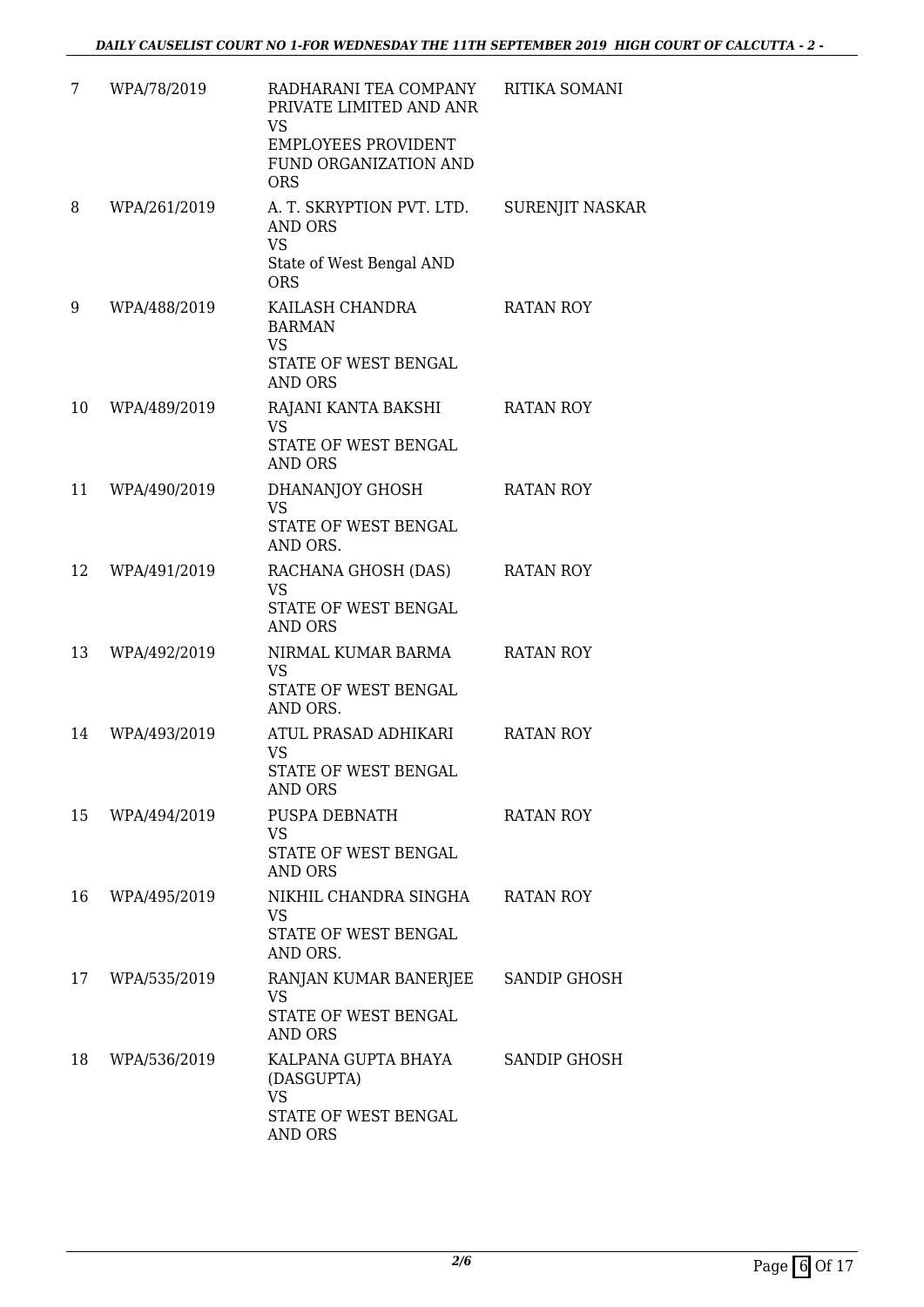| 19 | WPA/537/2019 | <b>BASUDHA BHOWMICK</b><br><b>VS</b><br>STATE OF WEST BENGAL<br><b>AND ORS</b>            | Mrs. Sabita Khutia<br>(Bhunya) |
|----|--------------|-------------------------------------------------------------------------------------------|--------------------------------|
| 20 | WPA/530/2019 | MUKTESH KUMAR BARMAN<br><b>VS</b><br>STATE OF WEST BENGAL<br><b>AND ORS</b>               | PARTHA SARKAR                  |
| 21 | WPA/540/2019 | SWAPAN KUMAR BASU<br><b>VS</b><br>STATE OF WEST BENGAL<br><b>AND ORS</b>                  | SAKTI PADA JANA                |
| 22 | WPA/541/2019 | KHAGESWAR SINHA<br><b>VS</b><br>STATE OF WEST BENGAL<br>AND ORS.                          | MRS. SABITA KHUTIA<br>(BHUNYA) |
| 23 | WPA/542/2019 | MANJU SANYAL<br><b>VS</b><br>STATE OF WEST BENGAL<br><b>AND ORS</b>                       | Mrs. Sabita Khutia<br>(Bhunya) |
| 24 | WPA/543/2019 | <b>SISIR KUMAR GARAI</b><br><b>VS</b><br>STATE OF WEST BENGAL<br>AND ORS.                 | ARPITA SAHA                    |
| 25 | WPA/544/2019 | PHANINDRA CHANDRA<br><b>GOPE</b><br><b>VS</b><br>STATE OF WEST BENGAL<br><b>AND ORS</b>   | <b>SAKTI PADA JANA</b>         |
| 26 | WPA/545/2019 | RANJIB CHANDRA<br><b>MAJUMDER</b><br><b>VS</b><br>STATE OF WEST BENGAL<br>AND ORS.        | ARPITA SAHA                    |
| 27 | WPA/547/2019 | MD. ZIARUL HAQUE AND<br><b>ANR</b><br><b>VS</b><br>STATE OF WEST BENGAL<br>AND ORS.       | TAPAS KUMAR DEY                |
| 28 | WPA/546/2019 | AMARESH CHANDRA DE<br><b>SARKAR</b><br><b>VS</b><br>STATE OF WEST BENGAL<br>AND ORS       | SAKTI PADA JANA                |
| 29 | WPA/548/2019 | SUBHASH CHANDRA SAHA<br><b>ROY</b><br><b>VS</b><br>STATE OF WEST BENGAL<br><b>AND ORS</b> | <b>SAKTI PADA JANA</b>         |
| 30 | WPA/549/2019 | NIHAR RANJAN DEV<br><b>VS</b><br>STATE OF WEST BENGAL<br>AND ORS.                         | SANDIP GHOSH                   |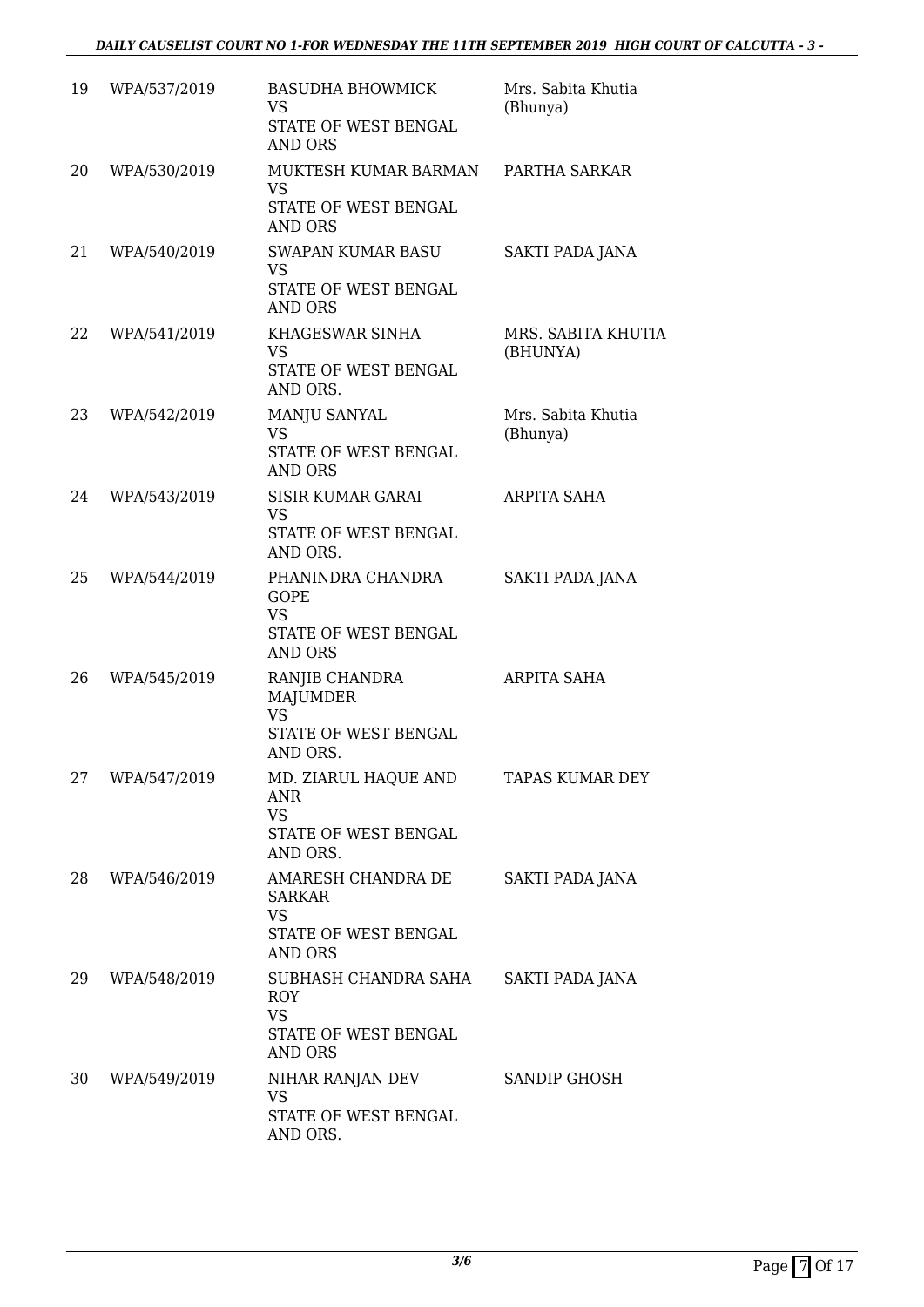| 31 | WPA/550/2019 | JATRI BALA SARKAR<br><b>VS</b><br>STATE OF WEST BENGAL<br>AND ORS                                  | <b>ATANU BASU</b>              |
|----|--------------|----------------------------------------------------------------------------------------------------|--------------------------------|
| 32 | WPA/553/2019 | NAKUL CHANDRA<br><b>BHOWMIK</b><br><b>VS</b><br>STATE OF WEST BENGAL<br><b>AND ORS</b>             | <b>SAKTI PADA JANA</b>         |
| 33 | WPA/552/2019 | MANJU SARKI<br><b>VS</b><br>STATE OF WEST BENGAL<br>AND ORS.                                       | MRS. SABITA KHUTIA<br>(BHUNYA) |
| 34 | WPA/554/2019 | NARAYAN CHANDRA DUTTA<br><b>VS</b><br>STATE OF WEST BENGAL<br><b>AND ORS</b>                       | <b>SAKTI PADA JANA</b>         |
| 35 | WPA/555/2019 | PARESH CHANDRA SARKAR ATANU BASU<br><b>VS</b><br>STATE OF WEST BENGAL<br><b>AND ORS</b>            |                                |
| 36 | WPA/556/2019 | <b>SUSHIL MURMU</b><br><b>VS</b><br>STATE OF WEST BENGAL<br><b>AND ORS</b>                         | SAKTI PADA JANA                |
| 37 | WPA/558/2019 | Smt. Shila Sarkar (Dhar)<br><b>VS</b><br>STATE OF WEST BENGAL<br><b>AND ORS</b>                    | MRS. SUBHRA NAG                |
| 38 | WPA/562/2019 | TARAPADA BISWAS AND<br><b>ORS</b><br><b>VS</b><br>STATE OF WEST BENGAL<br>AND ORS.                 | MILINDO PAUL                   |
| 39 | WPA/563/2019 | KALIPADA SARKAR<br><b>VS</b><br>STATE OF WEST BENGAL<br><b>AND ORS</b>                             | SAKTI PADA JANA                |
| 40 | WPA/568/2019 | <b>JAYANTA BARMAN</b><br><b>VS</b><br>STATE OF WEST BENGAL<br>AND ORS.                             | SAKTI PADA JANA                |
| 41 | WPA/569/2019 | NARAYAN PRASAD SHARMA PRITAM CHOUDHURY<br>AND ORS<br><b>VS</b><br>STATE OF WEST BENGAL<br>AND ORS. |                                |
| 42 | WPA/572/2019 | PANCHU GOPAL SAHA<br>VS<br>STATE OF WEST BENGAL<br>AND ORS                                         | <b>ATANU BASU</b>              |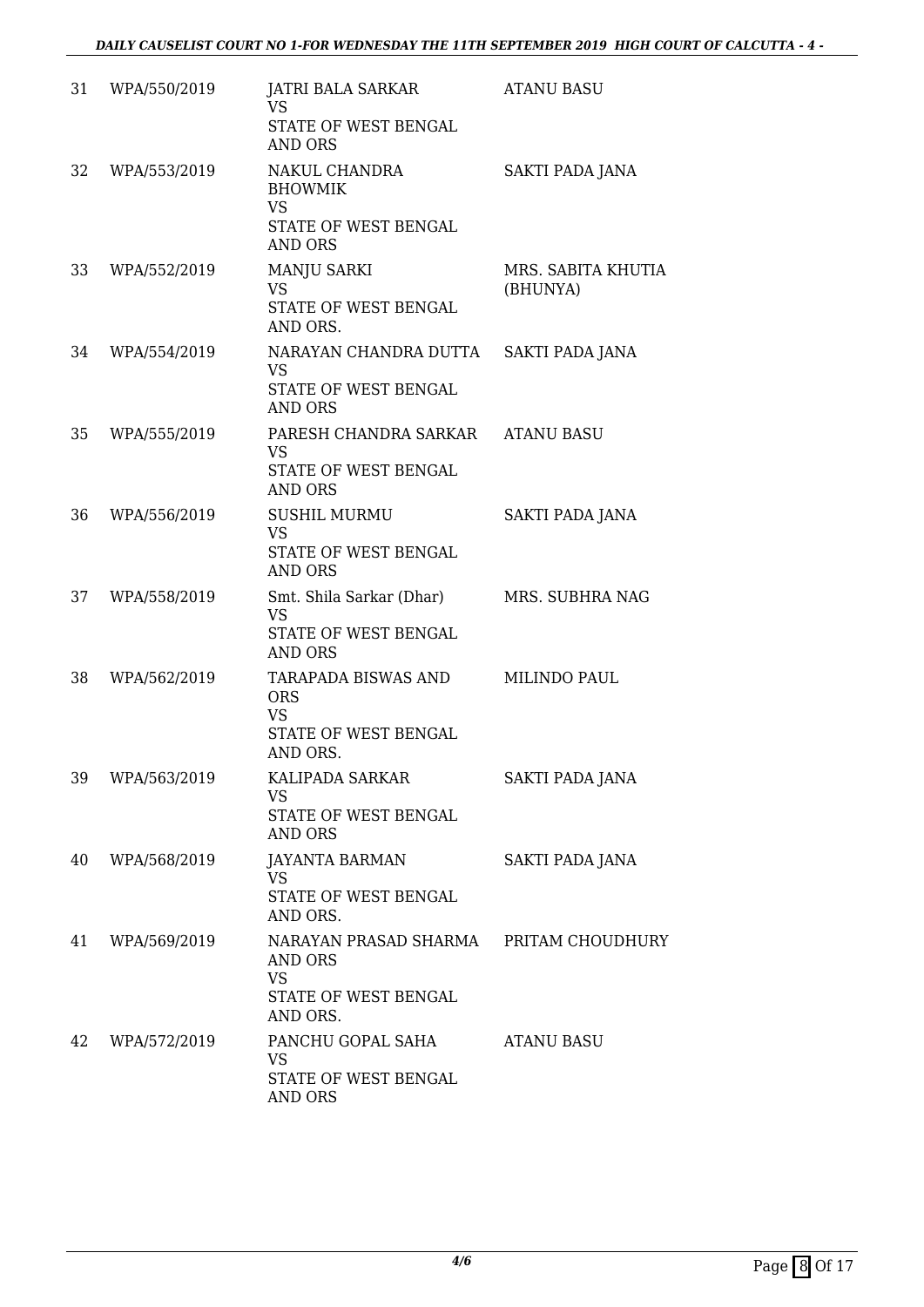| 43 | WPA/573/2019 | <b>ATUL CHANDRA ROY</b><br>VS<br><b>STATE OF WEST BENGAL</b><br><b>AND ORS</b>                         | Mrs. Sabita Khutia<br>(Bhunya) |
|----|--------------|--------------------------------------------------------------------------------------------------------|--------------------------------|
| 44 | WPA/574/2019 | SARBAJIT BISWAKARMA<br><b>VS</b><br>STATE OF WEST BENGAL<br><b>AND ORS</b>                             | <b>SANDIP GHOSH</b>            |
| 45 | WPA/575/2019 | NARMADA CHARAN GIRI<br><b>GOSWAMI</b><br><b>VS</b><br>STATE OF WEST BENGAL<br>AND ORS.                 | MRS. SABITA KHUTIA<br>(BHUNYA) |
| 46 | WPA/576/2019 | <b>GOPAL MISRA</b><br><b>VS</b><br><b>STATE OF WEST BENGAL</b><br><b>AND ORS</b>                       | Mrs. Sabita Khutia<br>(Bhunya) |
| 47 | WPA/579/2019 | RAMJEE MAHATO<br><b>VS</b><br>STATE OF WEST BENGAL<br>AND ORS.                                         | MRS. SABITA KHUTIA<br>(BHUNYA) |
|    |              | <b>FOR HEARING</b>                                                                                     |                                |
| 48 | WPA/500/2019 | SRIJITA JANA<br><b>VS</b><br>THE WEST BENGAL<br>UNIVERSITY OF HEALTH<br><b>SCIENCES AND ANOTHER</b>    | DEBAJIT KUNDU                  |
| 49 | WPA/501/2019 | TORSHA GHANTI<br><b>VS</b><br>THE WEST BENGAL<br>UNIVERSITY OF HEALTH<br><b>SCIENCES AND ANR</b>       | DEBAJIT KUNDU                  |
| 50 | WPA/502/2019 | <b>SANDIP MONDAL</b><br>VS<br>THE WEST BENGAL<br>UNIVERSITY OF HEALTH<br><b>SCIENCES AND ANOTHER</b>   | DEBAJIT KUNDU                  |
| 51 | WPA/503/2019 | <b>AMARTYA SHIT</b><br>VS<br>THE WEST BENGAL<br>UNIVERSITY OF HEALTH<br><b>SCIENCES AND ANR</b>        | DEBAJIT KUNDU                  |
| 52 | WPA/504/2019 | <b>SOUNAK MONDAL</b><br>VS.<br>THE WEST BENGAL<br>UNIVERSITY OF HEALTH<br><b>SCIENCES AND ANR</b>      | DEBAJIT KUNDU                  |
| 53 | WPA/505/2019 | DEBANIK SAMANTA<br><b>VS</b><br>THE WEST BENGAL<br>UNIVERSITY OF HEALTH<br><b>SCIENCES AND ANOTHER</b> | DEBAJIT KUNDU                  |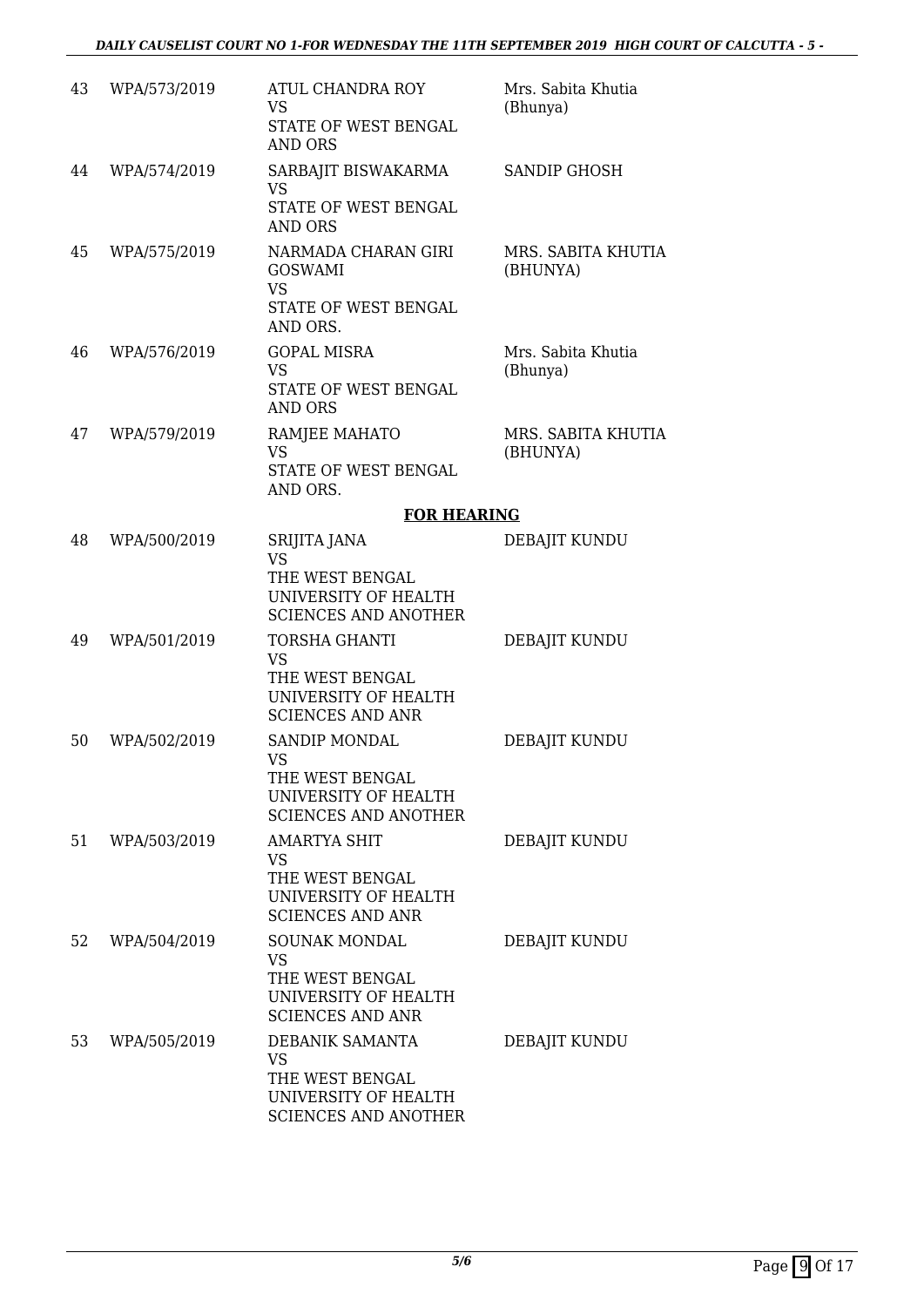54 WPA/506/2019 MAHASWETA DAS

DEBAJIT KUNDU

VS THE WEST BENGAL UNIVERSITY OF HEALTH SCIENCES AND ANR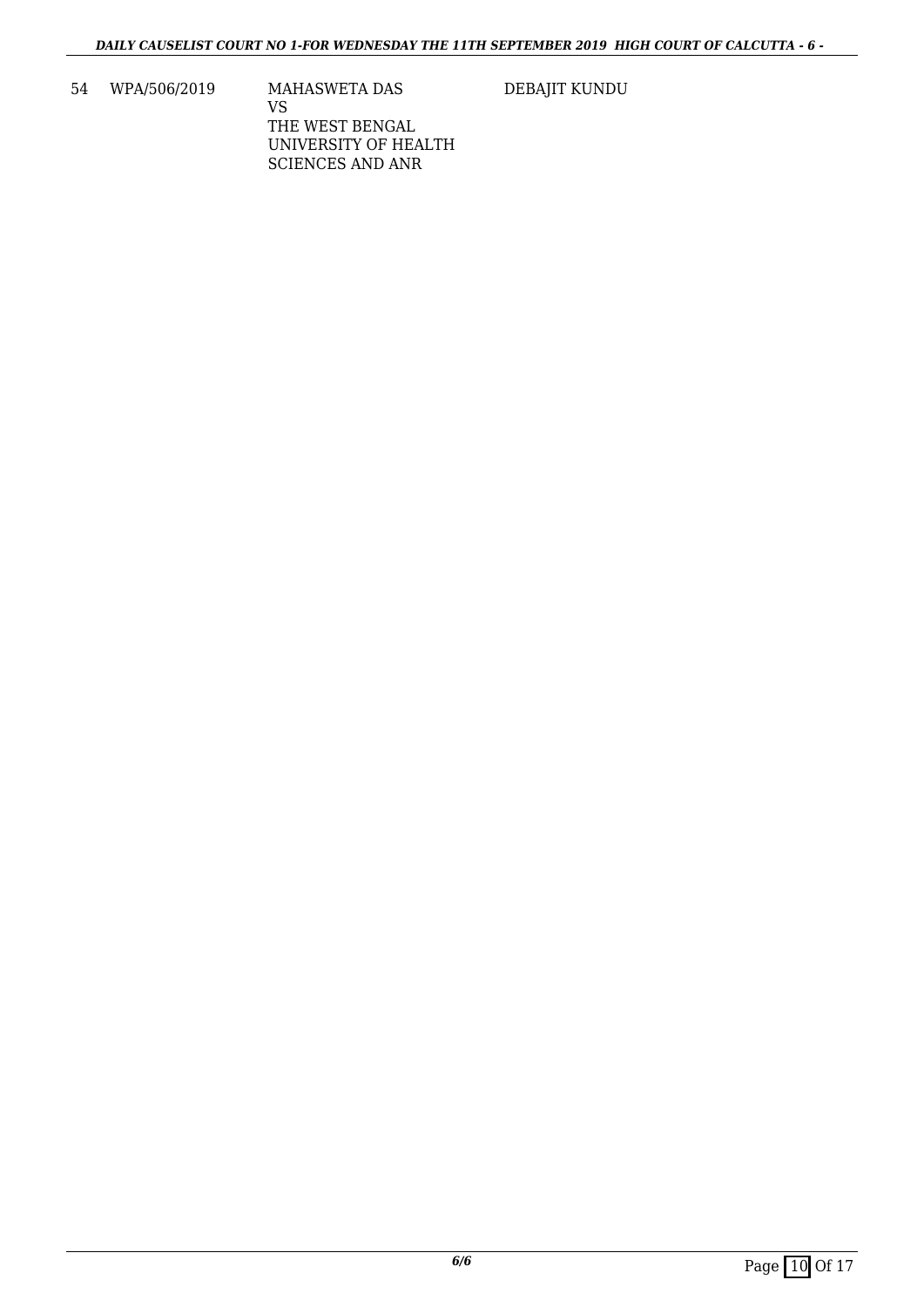

**DAILY CAUSELIST For Wednesday The 11th September 2019**

**COURT NO. 2**

**SINGLE BENCH (SB II)**

**AT 10:30 AM**

#### **HON'BLE JUSTICE MOUSHUMI BHATTACHARYA**

**On Wednesday, 11th September 2019 will sit Singly and take all the matters required to taken up by a Single Bench.**

#### **TO BE MENTIONED**

| 1              | WPA/147/2019      | <b>JYOTSNA GOPE</b><br><b>VS</b>                                          | <b>ARPITA SAHA</b>      |
|----------------|-------------------|---------------------------------------------------------------------------|-------------------------|
|                |                   | State of West Bengal and Ors.                                             |                         |
| $\overline{2}$ | WPA/287/2019      | MINAKSHI SINHA (RAY)<br>VS.<br>State of West Bengal and<br>Ors            | ARPITA SAHA             |
| 3              | WPA/288/2019      | BALENDRA KUMAR SINGH<br><b>VS</b><br>State of West Bengal and Ors.        | ARPITA SAHA             |
| 4              | WPA/289/2019      | ANEETA SENGUPTA<br>VS<br>State of West Bengal and Ors.                    | ARPITA SAHA             |
|                |                   | <b>FOR ORDERS</b>                                                         |                         |
| 5              | WPA/299/2019      | MS. SALUJA MOTEY<br><b>VS</b>                                             | <b>RAVI KUMAR DUBEY</b> |
|                |                   | State of West Bengal and Ors.                                             |                         |
| 6              | WPA/300/2019      | FULKUMARI PASMAN<br><b>VS</b>                                             | <b>MAINAK GANGULY</b>   |
|                |                   | State of West Bengal and Ors.                                             |                         |
|                |                   | <b>LISTED MOTION</b>                                                      |                         |
| 7              | WPA/201/2019      | <b>JYOTSNA ROY</b><br><b>VS</b><br>State of West Bengal AND<br><b>ORS</b> | <b>IVAN ROY</b>         |
|                | IA NO: CAN/1/2019 |                                                                           |                         |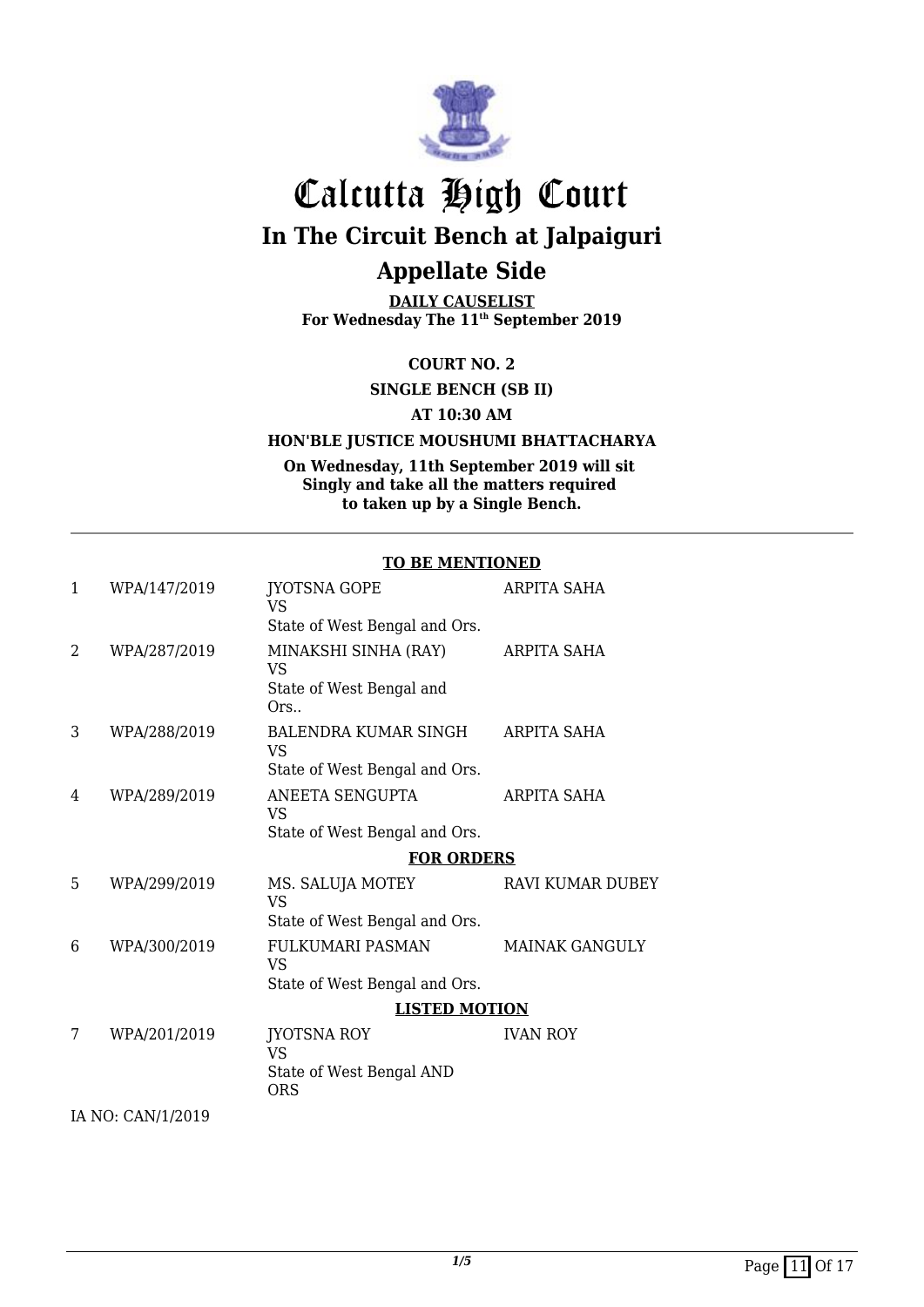| 8  | WPA/411/2019 | BIJENDRA PRASAD GUPTA<br><b>VS</b><br>WEST BENGAL STATE<br><b>ELECTRICITY</b><br>DISTRIBUTION COMPANY<br><b>LIMITED AND OTHERS</b> | DEBORSHI DHAR                       |
|----|--------------|------------------------------------------------------------------------------------------------------------------------------------|-------------------------------------|
| 9  | WPA/320/2019 | M/S. KAMALA TEA<br><b>COMPANY LTD. AND ORS</b><br><b>VS</b><br>State of West Bengal AND<br><b>ORS</b>                              | SAYAN DE                            |
| 10 | WPA/559/2019 | FALAKATA B.ED. COLLEGE<br><b>VS</b><br>STATE OF WEST BENGAL<br>AND ORS.                                                            | ROHIT AGARWAL                       |
| 11 | WPA/464/2019 | RAHUL BEPARI<br>VS<br>STATE OF WEST BENGAL<br>AND ORS                                                                              | Ms. Suman Sehanabis<br>(Mandal)     |
| 12 | WPA/465/2019 | <b>TAPAS CHAKRABORTY</b><br><b>VS</b><br>STATE OF WEST BENGAL<br><b>AND ORS</b>                                                    | Ms. Suman Sehanabis<br>(Mandal)     |
| 13 | WPA/466/2019 | MOBARAK HOSSAIN<br>VS<br>STATE OF WEST BENGAL<br><b>AND ORS</b>                                                                    | Ms. Suman Sehanabis<br>(Mandal)     |
| 14 | WPA/480/2019 | ANIL CHANDRA DUTTA<br><b>VS</b><br>STATE OF WEST BENGAL<br><b>AND ORS</b>                                                          | SUBHRANGSU PANDA                    |
| 15 | WPA/481/2019 | SANTOSH KUMAR DAS<br><b>VS</b><br>STATE OF WEST BENGAL<br>AND ORS.                                                                 | SUBHRANGSU PANDA                    |
| 16 | WPA/498/2019 | <b>BADAL SARKAR</b><br><b>VS</b><br>STATE OF WEST BENGAL<br><b>AND ORS</b>                                                         | DEBORSHI DHAR                       |
| 17 | WPA/526/2019 | SUBODH GHOSH AND ANR<br><b>VS</b><br>STATE OF WEST BENGAL<br>AND ORS.                                                              | <b>SUNIL KUMAR</b><br><b>SARKAR</b> |
| 18 | WPA/527/2019 | MOHAN KARMAKAR<br><b>VS</b><br>STATE OF WEST BENGAL<br>AND ORS                                                                     | ABHIK SARKAR                        |
| 19 | WPA/557/2019 | <b>AMAR ROY</b><br><b>VS</b><br>STATE OF WEST BENGAL<br>AND ORS.                                                                   | SUBHRANGSU PANDA                    |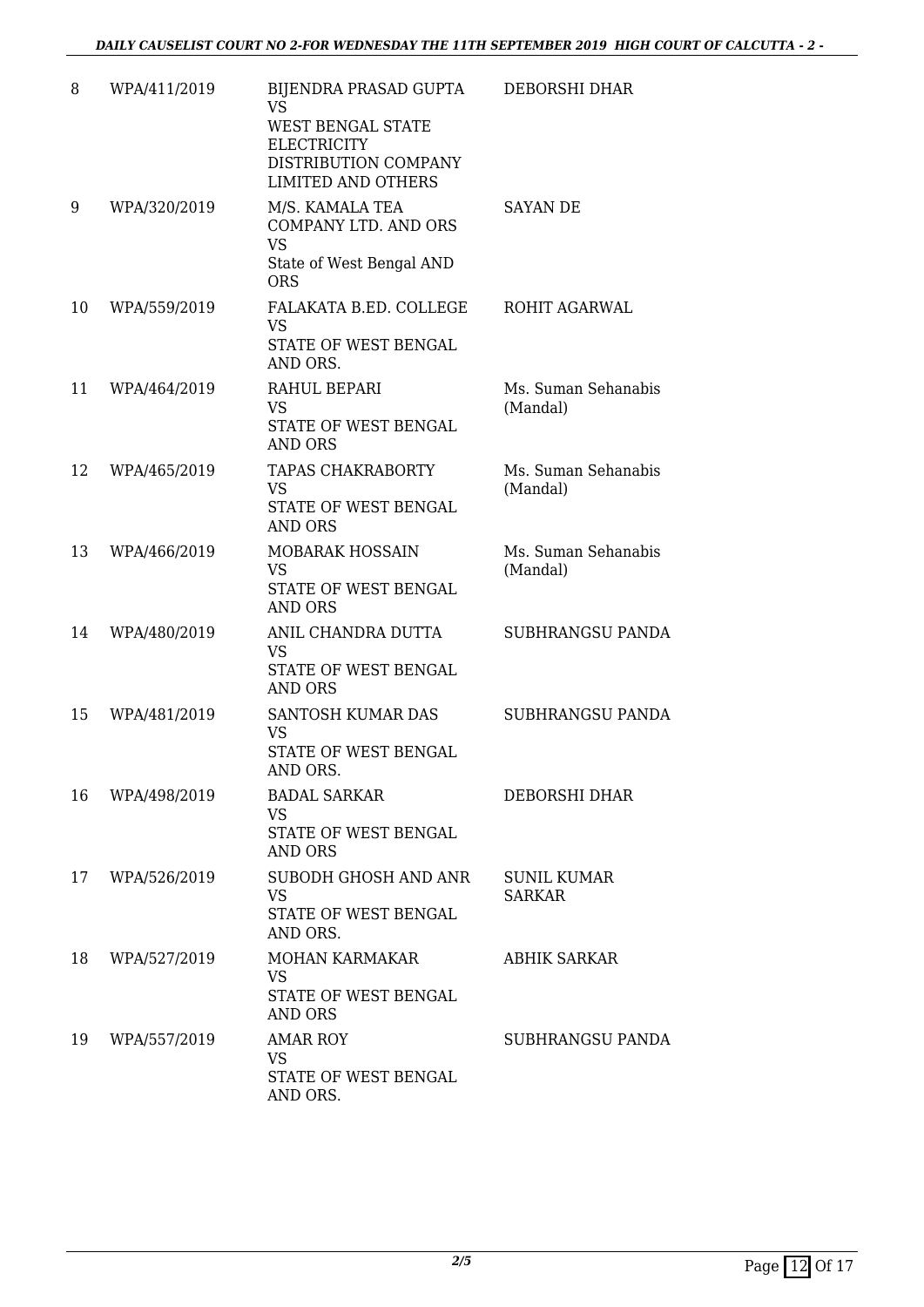| 20 | WPA/565/2019 | <b>UDAY SANKAR NEOGI</b><br><b>VS</b><br>STATE OF WEST BENGAL<br>AND ORS.                                                                                   | DEBAJIT KUNDU                       |
|----|--------------|-------------------------------------------------------------------------------------------------------------------------------------------------------------|-------------------------------------|
| 21 | WPA/213/2019 | <b>RAJIB ROY</b><br><b>VS</b><br>State of West Bengal                                                                                                       | <b>SOMESH KUMAR</b><br><b>GHOSH</b> |
| 22 | WPA/281/2019 | <b>ARUNA NIYOGI</b><br><b>VS</b><br>State of West Bengal and Ors.                                                                                           | SABITA KHUTIA<br>(BHUNYA)           |
| 23 | WPA/295/2019 | MINAKSHI SINHA (RAY)<br><b>VS</b><br>State of West Bengal and Ors.                                                                                          | <b>TAPAS KUMAR DEY</b>              |
| 24 | WPA/82/2019  | <b>BANSAL EARTHMOVERS</b><br>PRIVATE LIMITED<br><b>VS</b><br>ASSISTANT COMMISIONER<br>STATE GOODS AND<br><b>SERVICE TAX AND ORS</b>                         | PARTHA PARTIM<br><b>SAHA</b>        |
| 25 | WPA/286/2019 | LAXMI SAHA PAUL<br><b>VS</b><br>State of West Bengal and Ors.                                                                                               | <b>BARUN CHATTAERJEE</b>            |
| 26 | WPA/580/2019 | MONORANJAN ROY<br><b>VS</b><br>STATE OF WEST BENGAL<br><b>AND ORS</b>                                                                                       | DEBAJIT KUNDU                       |
| 27 | WPA/561/2019 | <b>BIPUL DAS</b><br><b>VS</b><br>STATE OF WEST BENGAL<br>AND ORS.                                                                                           | ANIRBAN BANERJEE                    |
| 28 | WPA/570/2019 | ABHASH ENTERPRISE AND<br><b>ANR</b><br><b>VS</b><br><b>NORTH EAST FRONTIER</b><br>RAILWAYS (NFR) AND ORS                                                    | JAGRITI MISHRA                      |
| 29 | WPA/395/2019 | SUDIPTA GHOSH AND ORS<br><b>VS</b><br>DISTRICT MAGISTRATE,<br>DARJEELING AND ORS                                                                            | MISS CHOKILA T.<br><b>BHUTIA</b>    |
| 30 | WPA/571/2019 | ASHOKE KUMAR DINADYA<br>@ ASHOKE KUMAR BANSAL<br><b>VS</b><br>THE WEST BENGAL STATE<br><b>ELECTRICITY</b><br>DISTRIBUTION COMPANY<br><b>LIMITED AND ORS</b> | DEBORSHI DHAR                       |
| 31 | WPA/551/2019 | SUMITRA JOARDER<br><b>VS</b><br>STATE OF WEST BENGAL<br>AND ORS.                                                                                            | ARPITA SAHA                         |
| 32 | WPA/531/2019 | DEBDULAL MAZUMDER<br><b>VS</b><br>STATE OF WEST BENGAL<br>AND ORS.                                                                                          | <b>SUBINAY DEY</b>                  |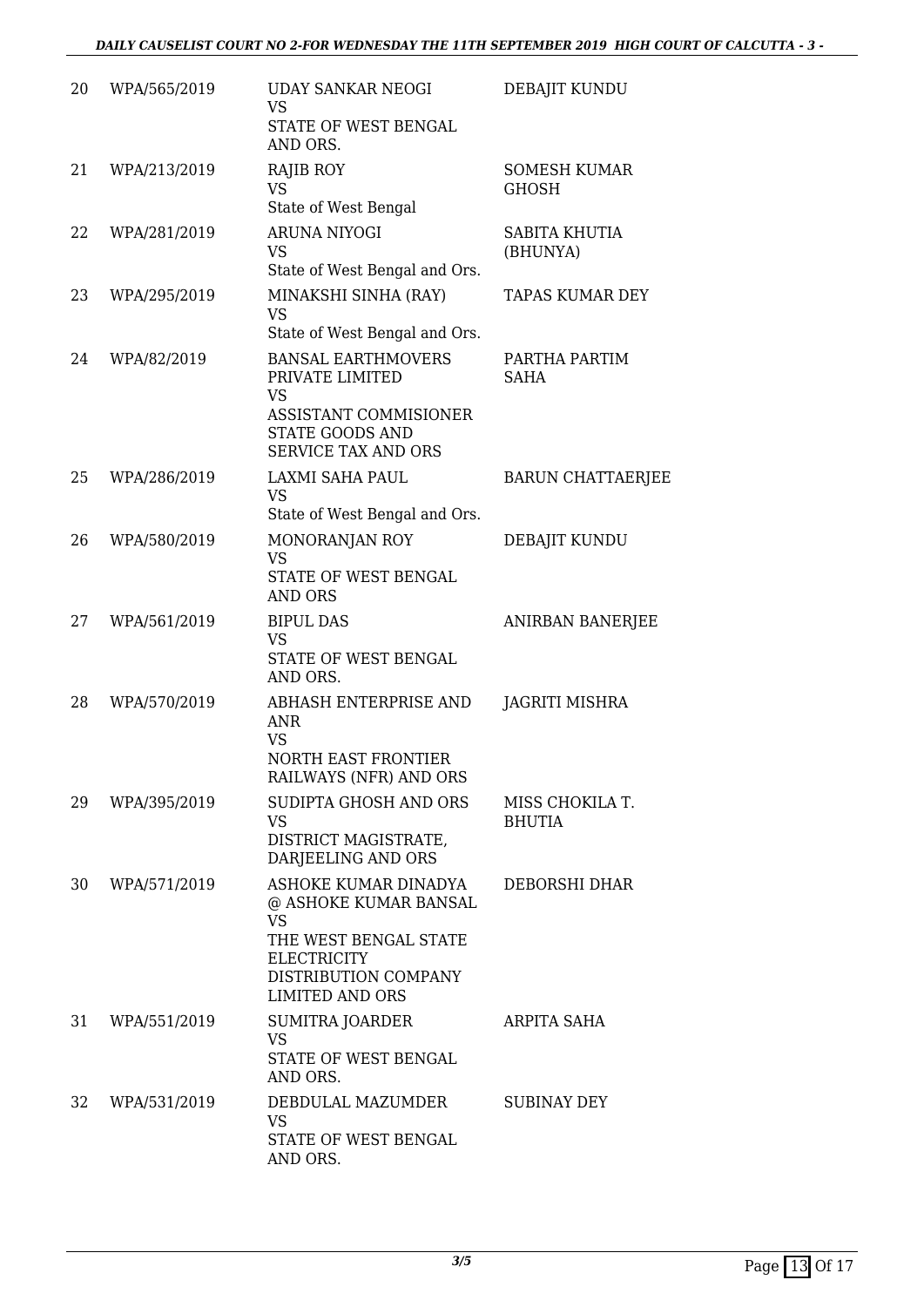| 33 | WPA/534/2019                   | RAJANI SINGHA<br><b>VS</b><br>STATE OF WEST BENGAL<br><b>AND ORS</b>                              | <b>SANDIP GHOSH</b>                    |
|----|--------------------------------|---------------------------------------------------------------------------------------------------|----------------------------------------|
| 34 | WPA/539/2019                   | SIKHA MOHANTA<br><b>VS</b><br>STATE OF WEST BENGAL<br>AND ORS.                                    | MRS. SABITA KHUTIA<br>(BHUNYA)         |
| 35 | WPA/315/2019<br>$(12-09-2019)$ | <b>SHAMBHU ROY</b><br><b>VS</b><br>STATE OF WEST BENGAL<br>AND ORS.                               | DEBABRATA<br><b>CHAKRABARTI</b>        |
| 36 | WPA/316/2019<br>$(12-09-2019)$ | <b>DEBOLINA BISWAS</b><br><b>VS</b><br>STATE OF WEST BENGAL<br>AND ORS.                           | DEBABRATA<br><b>CHAKRABARTI</b>        |
| 37 | WPA/317/2019<br>$(12-09-2019)$ | <b>SRIDAM ROY</b><br><b>VS</b><br>STATE OF WEST BENGAL<br>AND ORS.                                | <b>DEBABRATA</b><br><b>CHAKRABARTI</b> |
| 38 | WPA/318/2019<br>$(12-09-2019)$ | PRABIR DAS AND ANR.<br><b>VS</b><br>STATE OF WEST BENGAL<br>AND ORS.                              | <b>DEBABRAT</b><br><b>CHAKRABARTI</b>  |
| 39 | WPA/319/2019<br>$(12-09-2019)$ | <b>MANASH RAY</b><br><b>VS</b><br>STATE OF WEST BENGAL<br>AND ORS.                                | <b>DEBABRATA</b><br><b>CHAKRABARTI</b> |
| 40 | WPA/169/2019<br>$(12-09-2019)$ | <b>GOURI CHAKRABORTY AND</b><br><b>ORS</b><br><b>VS</b><br>State of West Bengal AND<br><b>ORS</b> | <b>NABANKUR PAUL</b>                   |
| 41 | WPA/354/2019<br>$(12-09-2019)$ | STATE BANK OF INDIA<br>VS<br>THE LEARNED DISTRICT<br>MAGISTRATE, COOCHBEHAR<br><b>AND ORS</b>     | <b>MILINDO PAUL</b>                    |
| 42 | WPA/388/2019<br>$(12-09-2019)$ | <b>SUNIL BISWAS AND ORS</b><br>VS<br>STATE OF WEST BENGAL<br><b>AND ORS</b>                       | <b>SUMAN SEHANABIS</b><br>(MANDAL)     |
| 43 | WPA/389/2019<br>$(12-09-2019)$ | <b>AMIT GHOSH</b><br>VS<br>STATE OF WEST BENGAL<br><b>AND ORS</b>                                 | <b>SUMAN SEHANABIS</b><br>(MANDAL)     |
| 44 | WPA/390/2019<br>$(12-09-2019)$ | <b>SUMIT GHOSH</b><br><b>VS</b><br>STATE OF WEST BENGAL<br>AND ORS.                               | <b>SUMAN</b><br>SEHANABIS(MANDAL)      |
| 45 | WPA/391/2019<br>$(12-09-2019)$ | KALYAN GOSWAMI<br>VS<br>STATE OF WEST BENGAL<br>AND ORS.                                          | <b>SUMAN</b><br>SEHANABIS(MANDAL)      |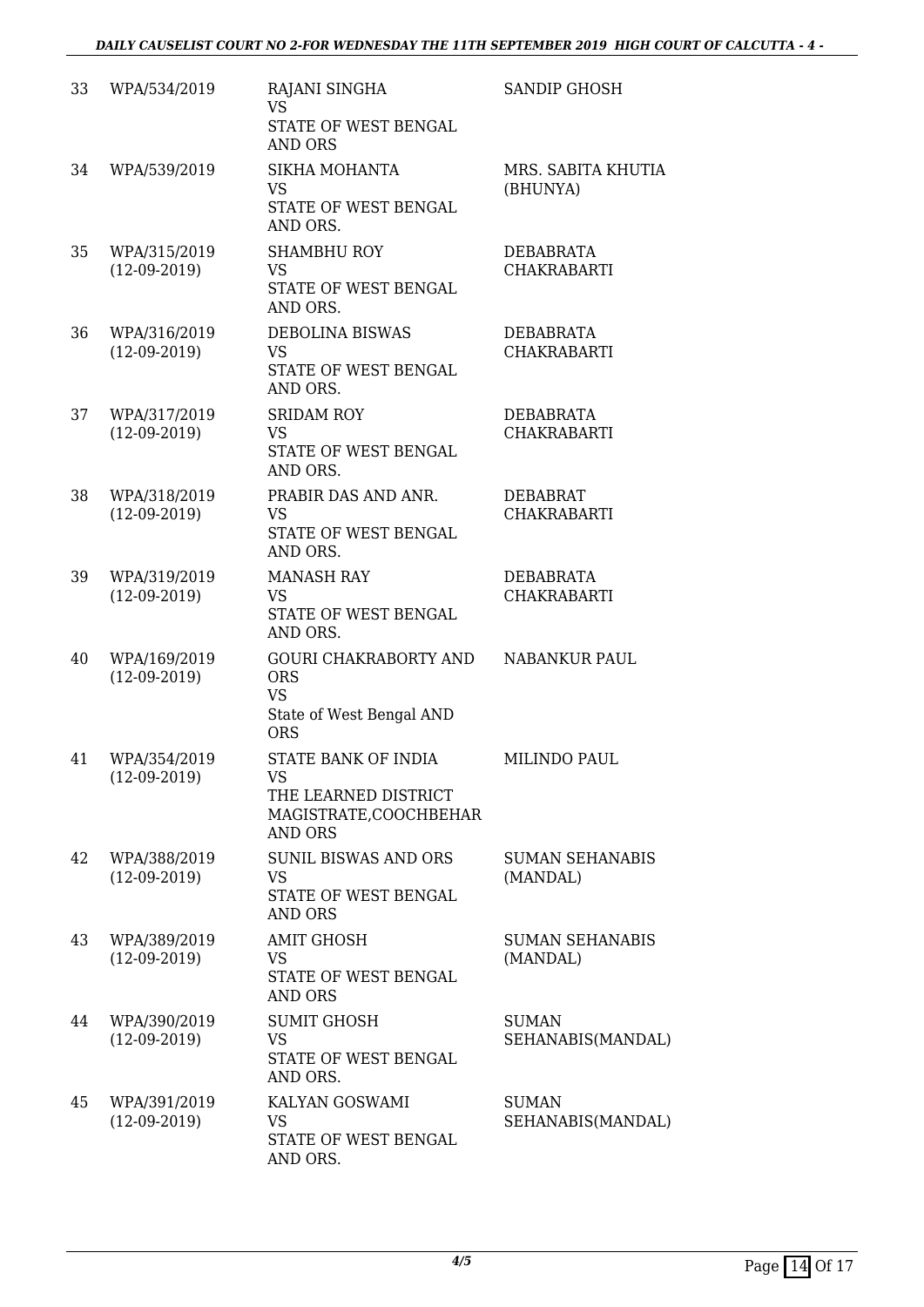| 46                | WPA/271/2019<br>$(12-09-2019)$ | MA MAYNAMATA AGRO<br>PRODUCTS PVT. LTD.<br>VS<br>State of West Bengal AND<br><b>ORS</b>                                          | Mrs. Suman Sehanabis<br>(Mandal)           |  |  |  |
|-------------------|--------------------------------|----------------------------------------------------------------------------------------------------------------------------------|--------------------------------------------|--|--|--|
| 47                | WPA/276/2019<br>$(12-09-2019)$ | SHILA SHARMA AND ORS<br>VS<br>State of West Bengal AND<br><b>ORS</b>                                                             | MRS. SUMAN<br><b>SEHANABIS</b><br>(MANDAL) |  |  |  |
| 48                | WPA/51/2019<br>$(12-09-2019)$  | DARJEELING GORKHA<br>UNEMPLOYED PRIMARY<br><b>TRAINED TEACHERS</b><br>WELFARE ASSOCIATION<br>VS.<br>State of West Bengal and Ors | <b>SAMIM AHAMMED</b>                       |  |  |  |
| IA NO: CAN/1/2019 |                                |                                                                                                                                  |                                            |  |  |  |
|                   |                                | <b>FOR HEARING</b>                                                                                                               |                                            |  |  |  |
| 49                | WPA/204/2019                   | M/S. MODERN ANIMAL<br>FEEDS (P) LTD.<br><b>VS</b><br>State of West Bengal                                                        | <b>AVIROOP</b><br><b>BHATTACHARYA</b>      |  |  |  |
| 50                | WPA/145/2019<br>$(12-09-2019)$ | MAHESH CHETTRI<br>VS.<br>State of West Bengal AND<br><b>ORS</b>                                                                  | ARJUN CHOWDHURY                            |  |  |  |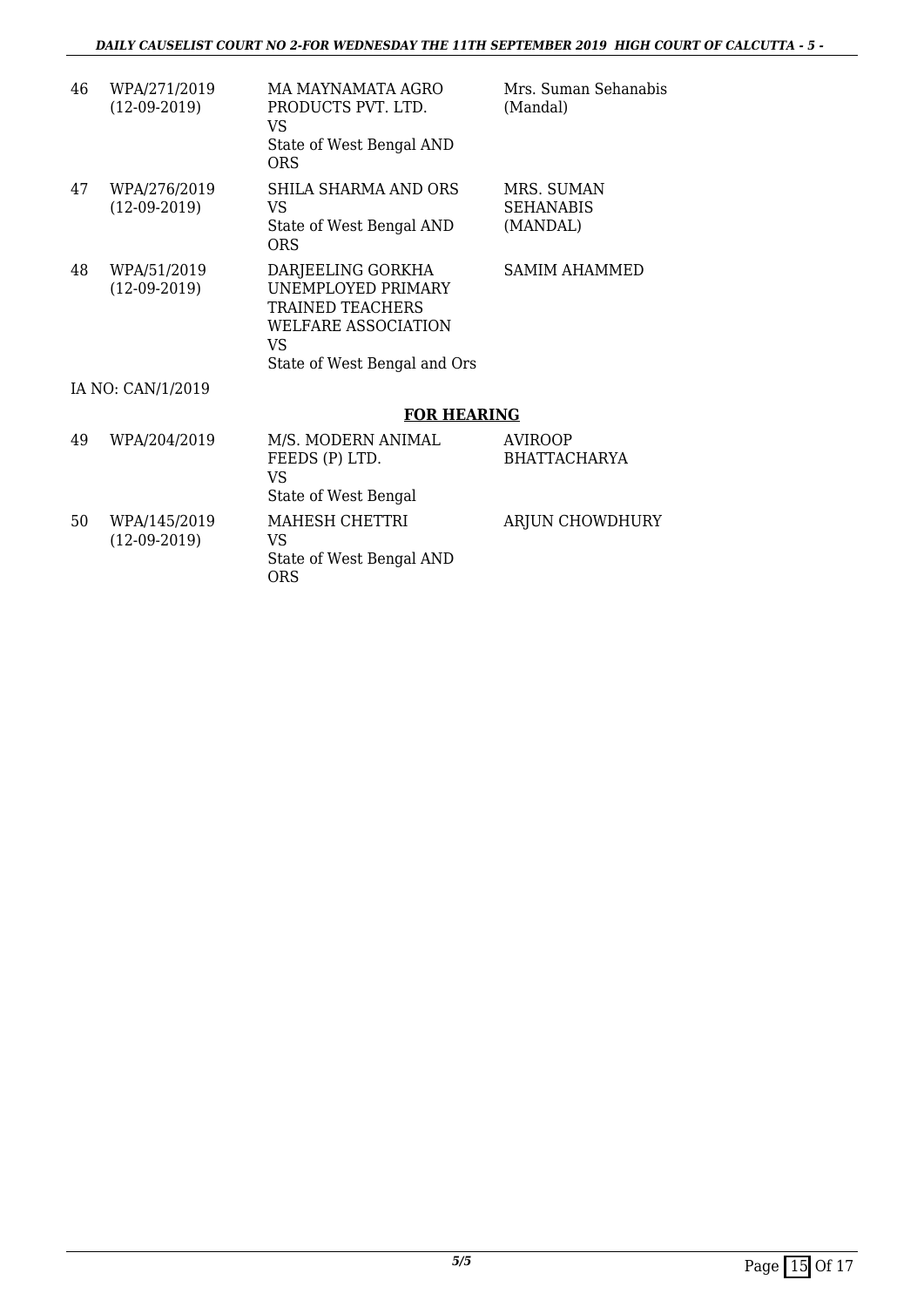

**DAILY CAUSELIST For Wednesday The 11th September 2019**

**COURT NO. 3**

**SINGLE BENCH (SB III)**

#### **HON'BLE JUSTICE TIRTHANKAR GHOSH**

**On Wednesday, 11th September, 2019 will sit Singly soon after the completion of Division Bench and take all the matters required to be taken up by a Single Bench.**

#### **FOR ORDERS**

| $\mathbf{1}$       | CRR/51/2019<br>(12.09.2019) | PRASENJIT RAY @<br>PRASENJIT ROY AND ANR<br>VS<br>State of West Bengal AND<br><b>ANR</b> | <b>ARIJIT GHOSH</b>                       |  |  |
|--------------------|-----------------------------|------------------------------------------------------------------------------------------|-------------------------------------------|--|--|
| 2                  | CRR/64/2019<br>(12.09.2019) | <b>SUNAINA DEVI</b><br><b>VS</b><br>State of West Bengal and Ors.                        | <b>ANTARA PATHAK</b>                      |  |  |
|                    |                             | <b>APPLICATION FOR BAIL</b>                                                              |                                           |  |  |
| 3                  | CRM/866/2019                | Rajib Md<br>VS<br>State of West Bengal                                                   | ANIRUDDHA BISWAS                          |  |  |
|                    |                             | <b>FOR ADMISSION</b>                                                                     |                                           |  |  |
| 4                  | CRA/17/2019                 | <b>NAGORI DAS</b><br>VS.<br>State of West Bengal AND<br><b>ANR</b>                       | HILLOL SAHA<br><b>PODDER</b>              |  |  |
| IA NO: CRAN/1/2019 |                             |                                                                                          |                                           |  |  |
|                    |                             | <b>MOTION</b>                                                                            |                                           |  |  |
| 5                  | CRR/79/2019                 | <b>MANORANJAN DAS</b><br><b>VS</b><br>State of West Bengal AND<br><b>ANR</b>             | MS. SUMAN<br><b>SEHANABIS</b><br>(MANDAL) |  |  |
| 6                  | CRR/73/2019                 | State of West Bengal<br>VS<br>HARWINDER SINGH AND<br>ANR                                 | aditishankar<br>chakraborty               |  |  |